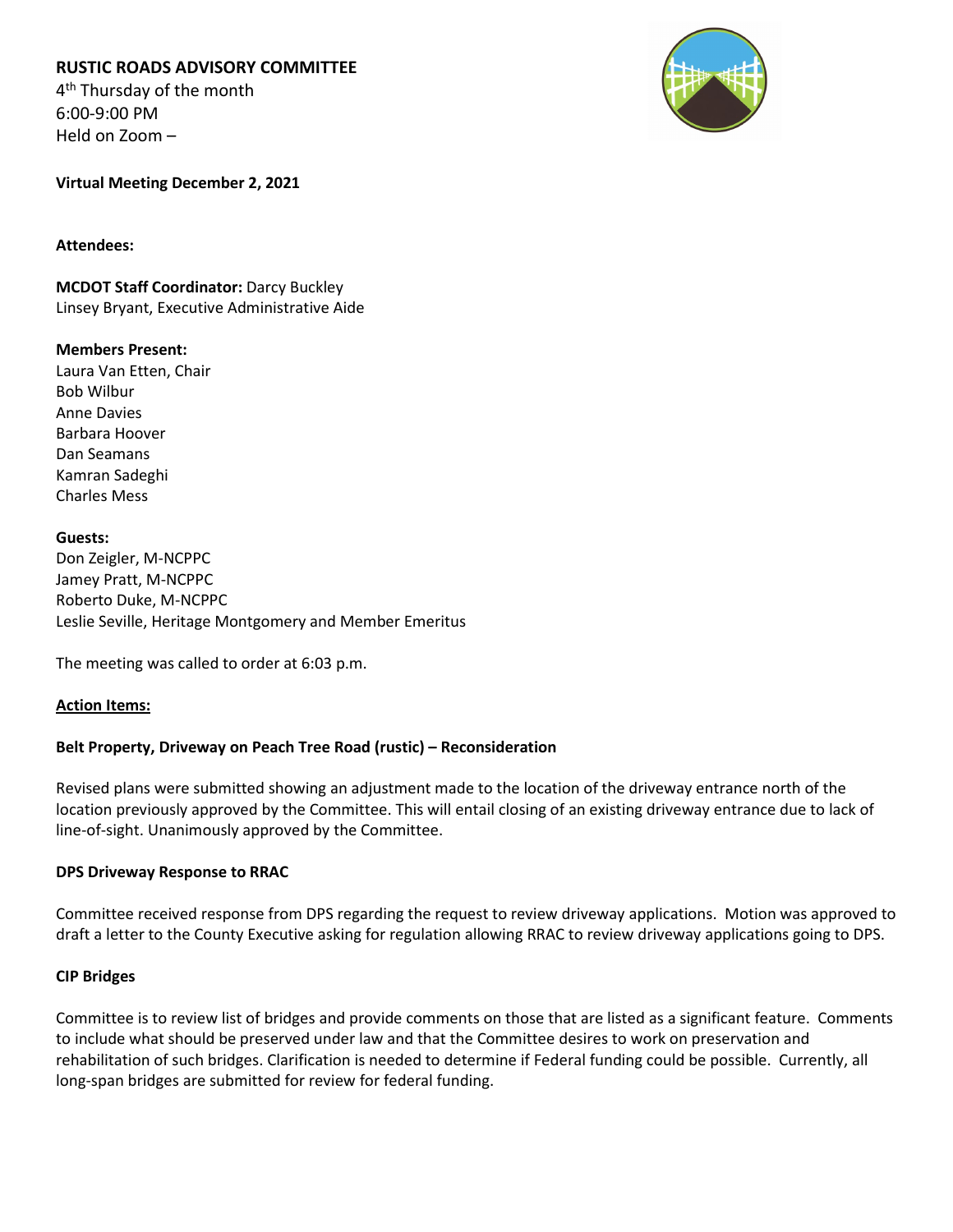### **Exceptional Rustic Designation of Roads**

Discussed endorsing a change in designation of roads from rustic to exceptional rustic; the Committee voted to recommend exceptional rustic designation for Wildcat Road, Davis Mill Road, Brighton Dam Road (current rustic section), Riggs Road, Query Mill Road (western section), and Peach Tree Road (northern section).

#### **South Glen Road – Curbing/Long-Term Action**

Committee discussed MCDOT plans for curbing and suggestions were made to review possible alternatives. Members plan to measure the road and defer until Spring. Others discussed drainage concerns regarding infrequent culvert cleanings and excess water flow due to extreme storms. MCDOT staff advised that requests for investigation and/or maintenance can be made through MC311.

#### **Barnesville Roads -- Request to remain in RRAC Program**

Committee received request from Planning to confirm if the Town of Barnesville's roads would continue to be included in the Rustic Roads program. The Mayor of Barnesville sent a letter to the Planning Department confirming the Town's wish to have their roads continue to be included in the program. The Committee drafted letter supporting the Town's participation, as well.

#### **Discussion:**

### **Driveway at 22308 Peach Tree Road -- previous site visit**

Members provided heads-up of future driveway application at this address.

#### **Informational Items:**

#### **Master Plan Update**

Members discussed the status of the Master Plan (MP) update, reviewing Rustic Roads as they relate to the requirements set regarding Special Protection Areas (SPA) and Primary Management Areas (PMA). GIS overlays were presented to the Committee for review. Roads within PMAs include Aitcheson, Brighton Dam, Brown Church, Halterman, Holsey, Mt. Carmel Cemetery, Mullinix Mill, and Riding Stable. This data is being included in the MP as a reference point that applicants and DPS may access when submitting and approving plan applications for driveways, subdivisions, etc. The preliminary MP update is expected by the end of January. Committee members continue to conduct site visits to evaluate roads for rustic designation.

#### **River Road -- Site Visit on completed work**

A few Committee members visited site to observe recently completed work and reported that culverts are now very large, the road surface is mostly smooth with some beginnings of potholes, but there is no crown on the road. Where the asbestos was found and remediated the road is very muddy.

#### **Rustic Roads Program Presentation to Civic Associations**

The Committee voted to approve the use of the Rustic Roads logo on a newly designed Power Point presentation created by Barbara Hoover to be used as outreach to civic associations and HOAs.